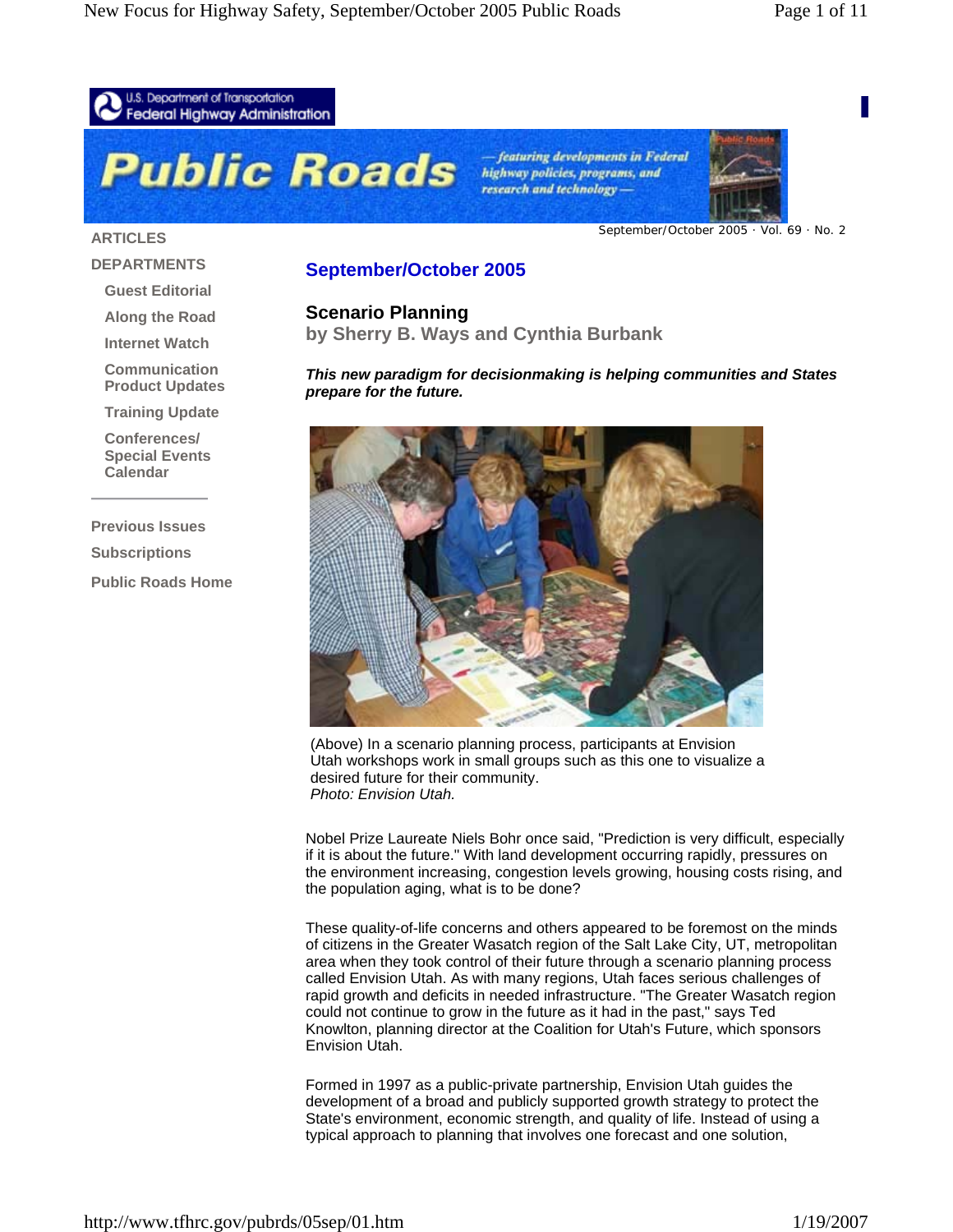participants in a series of workshops convened by Envision Utah set out to develop and evaluate a range of alternative futures. Participants developed four possible alternatives for future growth and identified criteria-including total land consumption, average daily vehicle miles traveled, and air quality-to evaluate each alternative.

In a subsequent public survey, residents voted for their preferred scenario. Based on the scenario chosen, Envision Utah generated a vision document with 42 specific strategies. Envision Utah now is working with the various governments in the region to implement those strategies.

#### **What Is Scenario Planning?**

The scenario planning process employed by Envision Utah is an analytical tool that can help prepare for the future by providing a framework for developing a shared vision. In other words, scenario planning is a part of strategic planning that incorporates assumptions, risks, and environmental factors by using scenarios to present various situations that may affect the future. Transportation scenario planners analyze various forces that affect growth, such as the economy, transportation, health, the environment, and land use.

Scenario planning is applicable at the statewide level or for individual metropolitan areas. Scenario planners test various future alternatives that could meet State and community needs. A defining characteristic of successful scenario planning for the public sector is that it actively engages the public, the business community, and elected officials in identifying the growth trends and tradeoffs, gaining a mutual understanding, and incorporating their values into future plans.

Envision Utah is one of many examples. Other communities and regions that have used scenario planning include Sacramento, CA, which called its process the Sacramento Blueprint; Chicago, IL (Chicago Metropolis 2020); the Delaware Valley Regional Planning Commission; Charlottesville, VA (Jefferson Area Eastern Planning Initiative); the Idaho Transportation Department (Idaho's Transportation Future); and Binghamton, NY (Binghamton Metropolitan Transportation Study).

Scenario planning offers the following benefits:

- Provides an analytical framework and process for understanding complex issues and responding to change
- Facilitates consensus building by giving communities the capacity to participate actively in planning
- Includes tools and techniques to assess the impact of transportation and other public policy choices on a community
- Allows the opportunity to recognize the impact of tradeoffs among competing goals
- Yields an enhanced decisionmaking framework
- Helps ensure improved management of increasingly limited resources

The Federal Highway Administration (FHWA) actively encourages and supports scenario planning to help citizens, businesspeople, and government officials understand the impacts of growth, especially the relationship between transportation, social and environmental issues, and economic development. This relationship is a two-way street: Growth and development affect transportation performance, while transportation affects social, environmental, and economic development.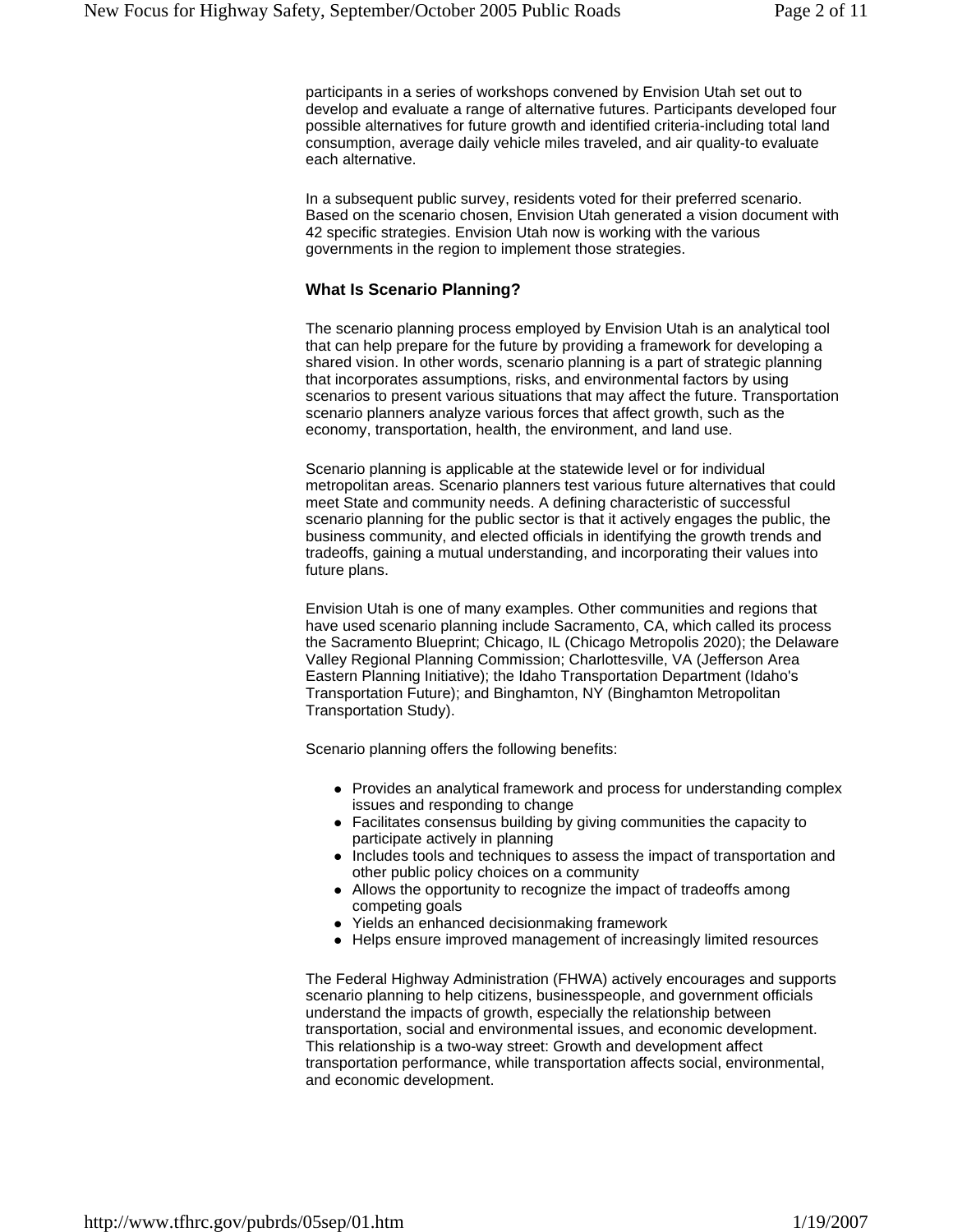

Envision Utah promotes multiple transportation options, accommodating bicyclists on busy urban streets as well as pedestrians, motorists, and users of public transportation.

## **Scenario Planning and Transportation Planning**

Scenario planning enhances regional transportation planning, which is a comprehensive, holistic look at the needs and the future of a region and its inhabitants. (See "Transportation Planning" for more details.) Scenario planning takes the transportation planning process a step further by increasing participants' awareness of external forces of change (such as population growth and aging, immigration, and economic factors) and by enabling participants to consider alternative approaches to shaping their future, including policies related to land use, the environment, and transportation.

# **A Brief History**

According to Keith Bartholomew in "Land Use-Transportation Scenario Planning: Sta Association of Collegiate Schools of Planning 2004 Annual Conference, one of the f the Roman Empire. To prepare for battle, commanding officers used the technique t move by providing a range of possible actions and reactions. Many centuries later, t used a modern version of the Roman military's application to assess potential nuclear according to Bartholomew.

Christopher Zegras, Joseph Sussman, and Christopher Conklin in the 2004 article " Regional Transportation Planning," in the *Journal of Urban Planning and Developme* planning" to Royal Dutch/Shell, which first began applying the process in the early 1 for the economic downturn of the mid-1970s that resulted from the 1973 oil crisis. La planning to anticipate future market conditions and reduce business risk, particularly

Inevitably, the process involves difficult tradeoffs, especially regarding land use policies; therefore, public participation is essential to raise awareness and foster collaborative thinking. Scenario planning enables participants to realistically evaluate a wider variety of potential futures and determine a community's future.

"FHWA sees scenario planning as an enhancement of, not a replacement for, the traditional transportation planning process," says Gloria M. Shepherd,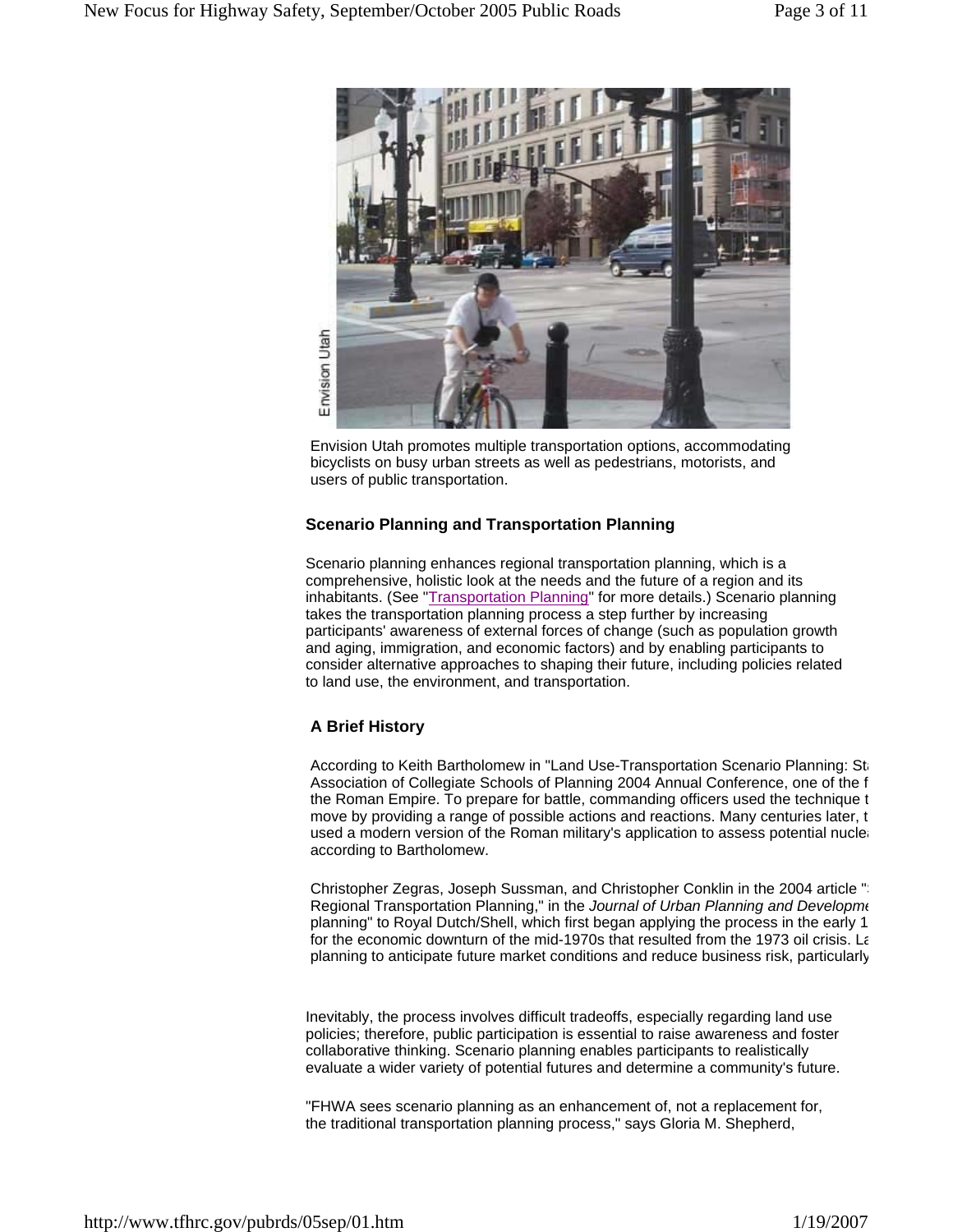director of the FHWA Office of Planning. "It enables communities and transportation agencies to better prepare for the future."

Scenario planning highlights the major forces that may shape the future, such as an aging population moving into an area perhaps calling for more transit opportunities or dense land use calling for additional road capacity. Scenario planning identifies how those forces might interact, rather than attempting to predict one specific outcome. As a result, regional decisionmakers are better prepared to recognize the various forces shaping the future, to make more informed decisions today, and to strategize for meeting tomorrow's needs.

## **Transportation Planning**

"Transportation has a comprehensive, well-supported planning process to shape de director of the FHWA Office of Planning. Transportation planning first appeared in F years ago, with the Federal-Aid Highway Act of 1962. The law requires States and m for receiving Federal funding, to adopt long-range transportation plans for multiple m planning must be "continuing, comprehensive, and cooperative."

Over the years, the emphasis on effective transportation planning has been strength funding, and guidance and technical assistance provided by FHWA and the Federal metropolitan regions have developed regional long-range transportation plans based housing, employment, and other conditions 20 years into the future. Public involvem with air quality standards, consideration of the environment, and intermodal coordina transportation planning.

In fiscal year 2004, FHWA made more than \$500 million available for State and met

Regional transportation planning is a collaborative process, led by a metropolitan plan key stakeholders in a region. The process is designed to foster involvement by all in community groups, environmental organizations, and the public-through proactive  $p_i$ coordination with the State department of transportation (DOT) and transit operators

Transportation planning in a regional context provides the information, tools, and pu system's performance. Transportation planning should reflect the city's vision for its Charleston, WV, or Charleston, SC. The planning should include a comprehensive c an evaluation process that encompasses diverse viewpoints; the collaborative partic open, timely, and meaningful involvement of the public.

*For more on the transportation planning process, see www.fhwa.dot.gov/hep.*

# **Idaho's Transportation Future: Getting There Together**

As the final step prior to development of a draft vision for the State's transportation future, Idaho's Transportation Partners convened a summit on transportation scenario planning and policy. "The goal was to create an initial policy framework and to better understand the effect of not only making policy decisions for the future of Idaho's transportation system, but perhaps more importantly, the unintended consequences of different paths," says Matthew E. Moore, research program manager at the Idaho Transportation Department (ITD).

To better understand the impact that today's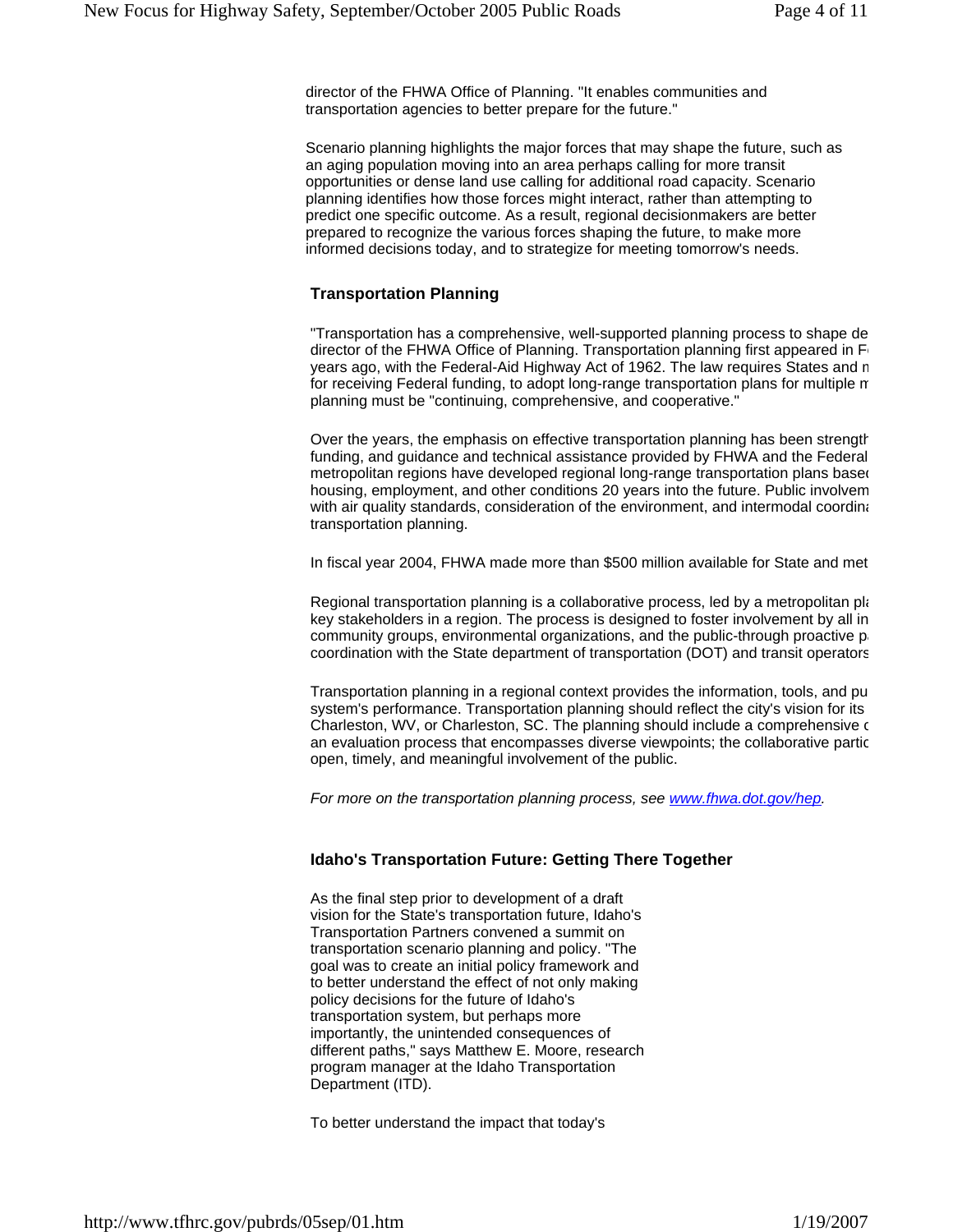decisions can have on tomorrow's world, participants in the summit used a scenario planning tool called the Quest model, which was developed in Vancouver, Canada. Quest is a visual interface tool that enables many models to work together to provide a projected future based on a number of policy decisions. The Quest model has more than 60 questions related to an area's economic base, transportation, housing, and health care. For Idaho's Transportation Future project, the transportation partners asked 12 policy questions that were primarily related to transportation and land use.

The participants used electronic townhall polling, which enables voters to make their choices anonymously, in combination with the Quest model to give their answers. "The questions generated productive discussions about the integrated nature of decisions," says Moore. "Many participants received a better understanding of the effect of being proactive on maintaining quality of life and meeting the mobility needs of the future. These discussions served to inform top-level priorities and policy decisions for the draft vision document and now for the final document."



Idaho's transportation vision ha priorities for the next 30 years ( plans are developed to generat action plans, as illustrated in thi

The final vision document, Idaho's Transportation Future: Getting There Together, is www.idahofuturetravel.info/vision.asp. Information on the Quest model is available a http://www.envisiontools.com/acloserlook.aspx.

*For more information, contact Matthew E. Moore, M.A., at matthew.moore@itd.idah* 

# **Trends**

The Greek philosopher Aristotle once said, "The whole is more than the sum of its parts." Aristotle's assertion can be applied to scenario planning, which depends upon understanding many different forces and trends that feed into mobility and transportation, and can affect that system. Each scenario may have a tremendous impact on the future, such as the shutdown of mines in the past that created ghost towns across areas in the West. Today, alternative fuel sources for automobiles may change the funding of road infrastructure. Economic, demographic, health, technological, and environmental factors are all important in determining future demands on the country's transportation system and its role in people's lives. Changes in demographics, safety, congestion, the environment, technology, and health and activity all produce trends.

# **Scenario Planning In a New York Community**

The Binghamton Metropolitan Transportation Study (BMTS) is the metropolitan planning organization (MPO) in Binghamton, NY. Like many other metropolitan areas in the Northeast, Binghamton is experiencing a decline in its manufacturing-based economy, accompanied by a slow population loss. When BMTS began to update its long-range transportation plan, Executive Director Steven Gayle opted for a scenario planning approach.After hosting a

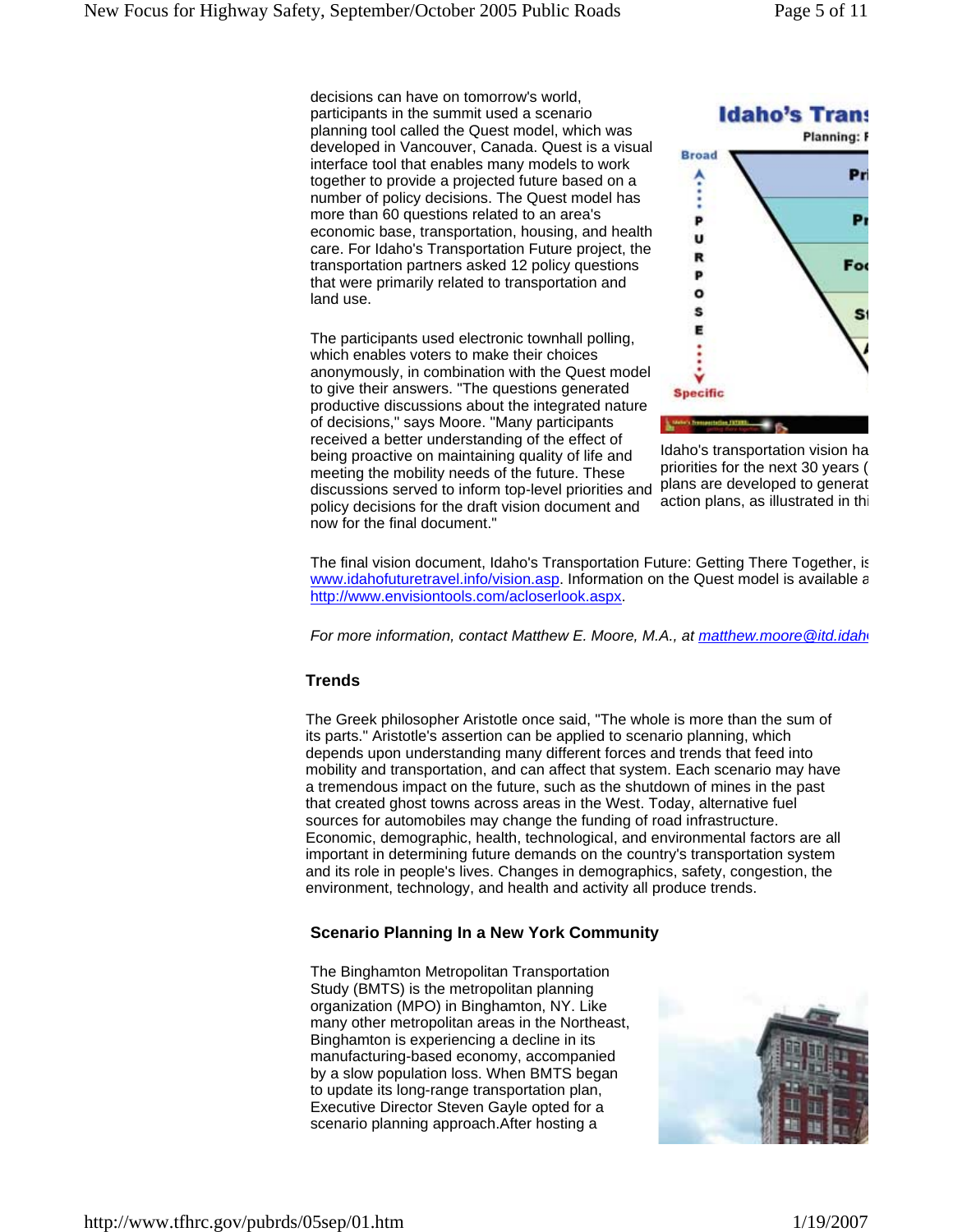Federal Highway Administration (FHWA) scenario planning workshop, Binghamton's policy committee accepted this approach.

The plan that resulted from a scen officials in Binghamton, NY, addre community's downtown, shown he

One of the BMTS guiding planning principles is that transportation investments must transportation system but also contribute to achieving community development goals address the question, "Where is the best place to put the growth that we know is cor principle, BMTS instead asked, "What are alternative scenarios for the region's futur transportation investment to move in the right direction?"

The MPO began the process by involving the public and local officials in a communi series of interactive exercises called "Placemaking for Prosperity." Participants were certain economic sectors might occur, what they considered desirable land use patto such as young professionals or active seniors would want to live. The MPO then con level of growth over the next 25 years versus a continuation of the current trend. The applicable to similar regions, was how Binghamton can be a vibrant and successful growth. Binghamton officials expect the final plan to be adopted in September 2005.

*For more information, contact Steven Gayle at sgayle@co.broome.ny.us or 607-778*

*Demographics*. According to Alan E. Pisarski, a noted transportation researcher, the United States adds the equivalent of Canada's population to its own population every 10 years. But have we been adding the equivalent of Canada's transportation infrastructure? Not even close.



Scenario planning depends upon increased understanding of social and transportation trends, including safety. This photograph of children walking to school along a busy street clearly illustrates the need to address conflicts between pedestrians and automobiles.

Complicating the situation, current growth patterns are different than those in the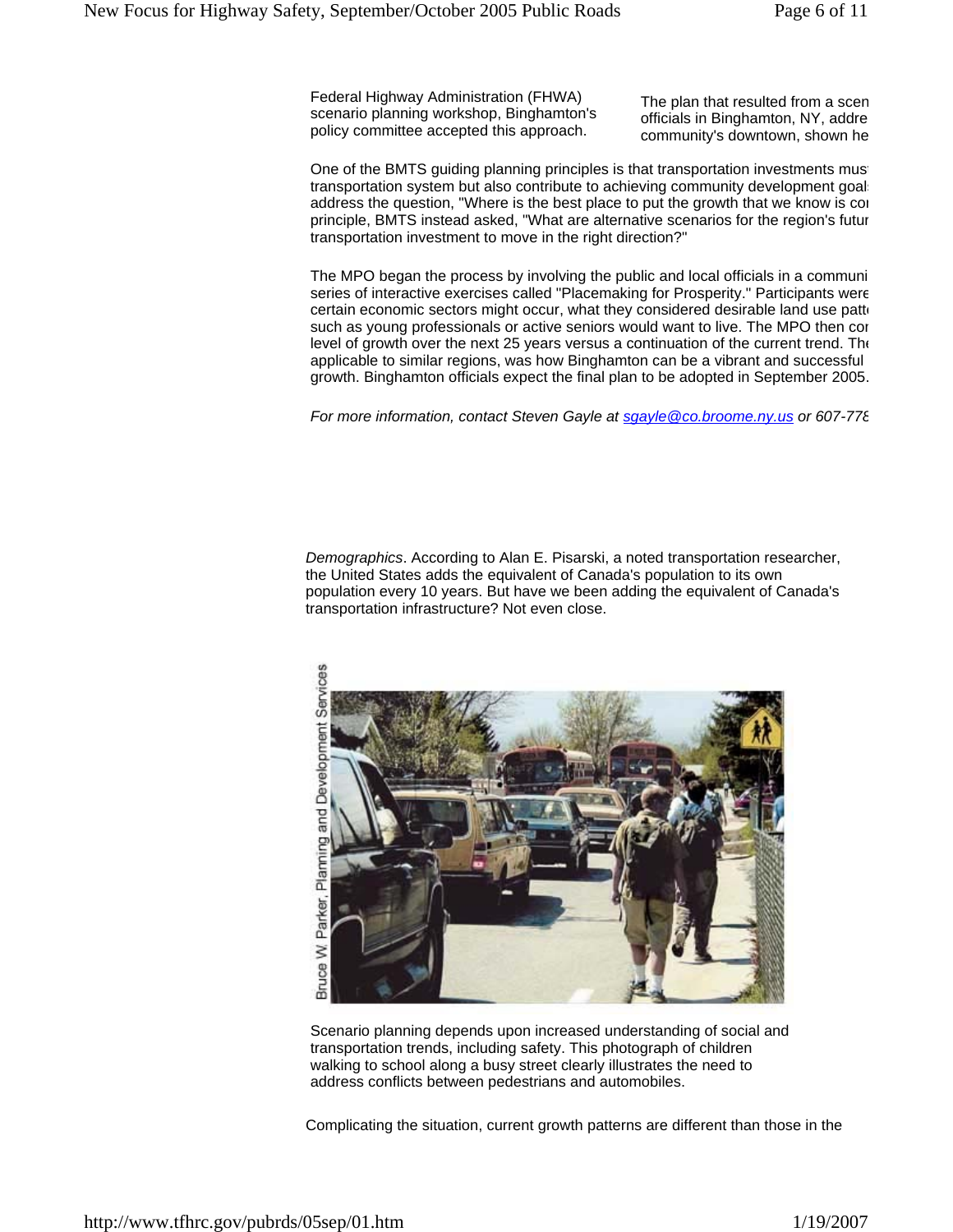past. Today, population growth is spread across the country such that in the last decade, every State in the Nation experienced an increase. By the year 2000, more than half the country's population lived in suburbs. Half also worked outside the county in which they lived. These new growth trends must be understood on an individual basis because they may vary from one region to another.

*Safety.* According to a research note by the National Highway Traffic Safety Administration (NHTSA), "Motor Vehicle Traffic Crashes as a Leading Cause of Death in the United States, 2001," motor vehicle crashes are the leading cause of death among Americans from age 4 to 33. Major contributors to the death toll are alcohol, speed, and various other driver behaviors. The kinds of vehicles people drive and the roads on which they travel also contribute to crashes. In the year 2000, NHTSA estimated that motor vehicle crashes cost \$230 billion, or 2.3 percent of the gross domestic product.

*Congestion.* The *2004 Urban Mobility Report*, published by the Texas Transportation Institute, shows traffic congestion growing across the Nation in cities of all sizes, consuming more hours of the day and affecting more travelers and shipments of goods than ever before. In 2002, congestion (based on wasted time and fuel) cost about \$63.2 billion in 85 urban areas, compared to \$61 billion in 2001. Up to 60 percent of unexpected traffic delays stem from what traffic engineers call "nonrecurring congestion." FHWA research shows that the causes of this type of congestion are crashes and disabled vehicles (25 percent), bad weather (15 percent), work zones (10 percent), special events (5 percent), and poor signal timing (5 percent). When roadways are congested, air quality worsens, security degrades, leisure and family activities are curtailed, service calls are less reliable and more costly, intermodal shipments are disrupted, and economic vitality is wasted due to lost productivity and wasted fuel.

To combat the growth of congestion and make travel times more reliable, FHWA is promoting and funding a number of strategies, including high-occupancy vehicle (HOV) lanes, transit improvements, traffic signal synchronization, congestion pricing on toll facilities, traveler information systems, incident management systems, dynamic message signs, improved freight connectors, public-private partnerships to finance new capacity, and much more. But travel demand continues to outpace improvements in transportation capacity.

*Environment.* After the publication of Rachel Carson's *Silent Spring* in 1962, Americans became increasingly concerned about protecting the natural environment. Federal, State, and local governments passed dozens of laws that improved air and water quality while protecting wildlife habitat and wetlands. Population and economic growth, however, continue to put pressure on natural resources. Americans want to continue improving air and water quality while accommodating housing, economic development, and recreational needs, and allowing mobility that is unparalleled in the world. This trend has resulted in an increased recognition by transportation agencies that protection of human, natural, and cultural resources must be a goal early in the transportation planning process.

*Health and Activity.* According to the Centers for Disease Control and Prevention, obesity is on the rise. The number of States with an obese adult population of more than 15 percent has increased from 4 out of 45 participating States in 1991 to 49 out of 50 States in 2002. U.S. Department of Health and Human Services testimony before Congress in 2003 indicated that nationally about 65 percent of adults and 15 percent of children and adolescents were overweight. Obesity is a major risk factor for many serious health problems, such as diabetes, hypertension, and psychosocial conditions. It also contributes to soaring health care costs in the United States, undermining the financial stability of all levels of Government as well as families and individuals. Obesity trends are important to transportation planning because investments in infrastructure may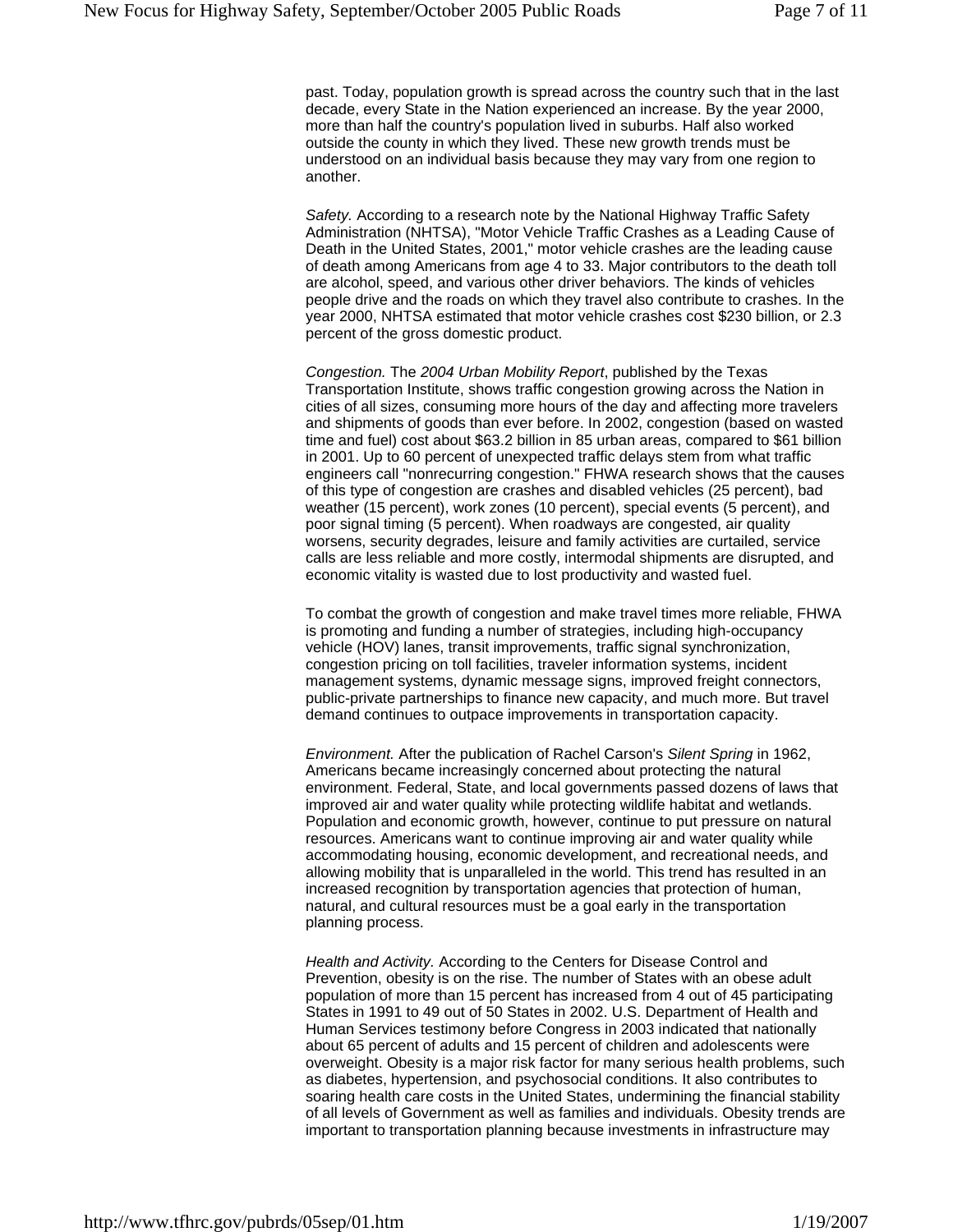have an impact on people's lifestyles. Changes in the built environment, such as provision of sidewalks, bicycle trails, parks, and recreational facilities, can help support the trend toward more active lifestyles and exercise.

*Other Trends.* Other relevant trends include public finance, global trade competition, energy consumption, and land development. All of these trends are considered drivers of social change, and they are related to a region's values, quality of life, and land use. Integrating them will lead to improved transportation planning.

Planners can communicate the importance of these trends to the broader community through scenario planning. In some cases, trying to address or mitigate one trend could affect another. By creating and evaluating various scenarios, communities can understand how the trends might interact and therefore choose options that best address the myriad issues they are facing.

## **The Steps in Scenario Planning**

Using a variety of tools and techniques, participants in scenario planning assess trends in the key factors and bring them together in alternative future scenarios, each reflecting different trend assumptions and tradeoff preferences. As a result of the process, all stakeholders in a region-the public, business leaders, and elected officials-strive to gain consensus on a preferred scenario. This scenario becomes the long-term policy framework for the community's evolution, is used to guide decisionmaking, and can be embodied in the long-range transportation plan.

An underlying premise of scenario planning is that it is better to get the future imprecisely right than to get the future precisely wrong. Predictions of the future are never exactly correct. Rather than picking one definitive picture of the future and planning for that future, scenario planning enables stakeholders in a region to consider various possibilities and identify policies that can adapt to changing circumstances. Scenarios do not describe a forecasted end state but rather are stories about future conditions that convey a range of possible outcomes.

People are notoriously reluctant to accept change. They resist increased development, increased traffic, limits on land use, limits on their mobility, and loss of open space. But the United States continues to grow, and growth brings positive as well as negative impacts on the lives of Americans. There are tradeoffs. Scenario planning can help people understand the forces of change and the collective choices they have.

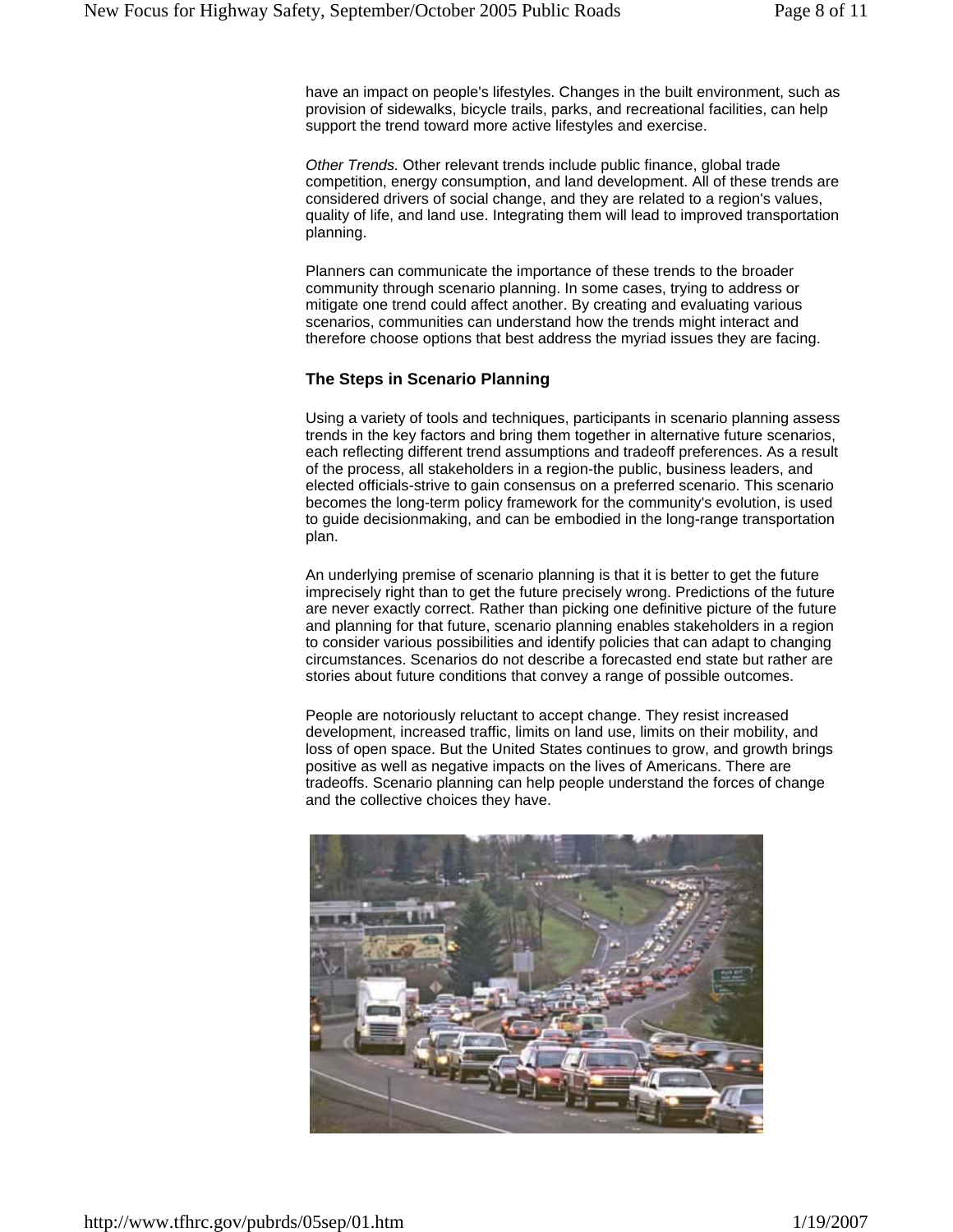Highway congestion like this is one trend evaluated in scenario planning processes.

For many, the first step is to identify the quality of life values that are important to the region. This information provides the foundation for scenario development. These issues can be expressed as questions about the future that the scenarios might answer. Planners, working in close coordination with community leaders, businesses, local officials, the public, and other stakeholders, could undertake the following additional six steps.

*Step 1: Research the driving forces.* Define the major sources of change that affect the future, whether those forces are predictable or not. Some of the relatively predictable elements are local demographics, trends in local land use, levels of congestion, and mode split. Less predictable are macro elements such as the global economy, future availability of funding for infrastructure, global environmental conditions, and technological innovation. Many other driving forces are uncertain, but narrowing them down will help advance a scenario planning process.

*Step 2: Determine patterns of interaction.* Consider how the driving forces could combine to determine future conditions. To etermine these patterns of interaction between driving forces, planners can develop a matrix that identifies the driving forces as a pair of opposites with a potential positive or negative outcome. For example, if the economy is a driving force, it can be labeled as having either no growth or fast growth. By determining the interaction of each driving force, scenarios can be created.

As part of a scenario planning process, the Delaware Valley Regional Planning Commission, the MPO for the Greater Philadelphia-Camden-Trenton region of Pennsylvania and New Jersey, developed a matrix that categorized various transportation impact assessments and relevant policy concerns that affect longrange planning. To determine patterns of interaction, the MPO assessed scenarios against future spatial characteristics of the region, future mobility and accessibility needs, and potential congestion locations, and then quantified delay costs. The matrix enabled the MPO to understand the interactions and devise five scenarios to present for public review, along with policy support measures for each scenario. The results of this process served as a foundation for the region's 2030 transportation planning process.

*Step 3: Create scenarios.* When generating scenarios, planners should think through the implications of different strategies in different future environments. The goal is to bring life to the scenarios so that community stakeholders can easily recognize and connect the various components. Planners creating stories based on the interaction of driving forces and how those drivers affect local factors might develop scenarios that challenge existing thought patterns.

*Step 4: Analyze the implications.* Ultimately, scenario planning is a technique for improving decisionmaking, not only about transportation but also about land use, public investment, and environmental policies. The scenarios enable planners to explore the shape and nature of transportation in a variety of circumstances, using a range of tools. They can present scenarios visually by employing various software tools, such as geographic information systems. The use of visual information to show the interactions in each scenario can help the public and decisionmakers understand the consequences of potential actions and the potential impacts of various scenarios.

*Step 5: Evaluate scenarios.* Planners can measure the scenarios against one another by comparing indicators relating to land use, transportation, demographics, environment, economics, technology, and other driving forces. During large regional public meetings, graphic simulations of alternative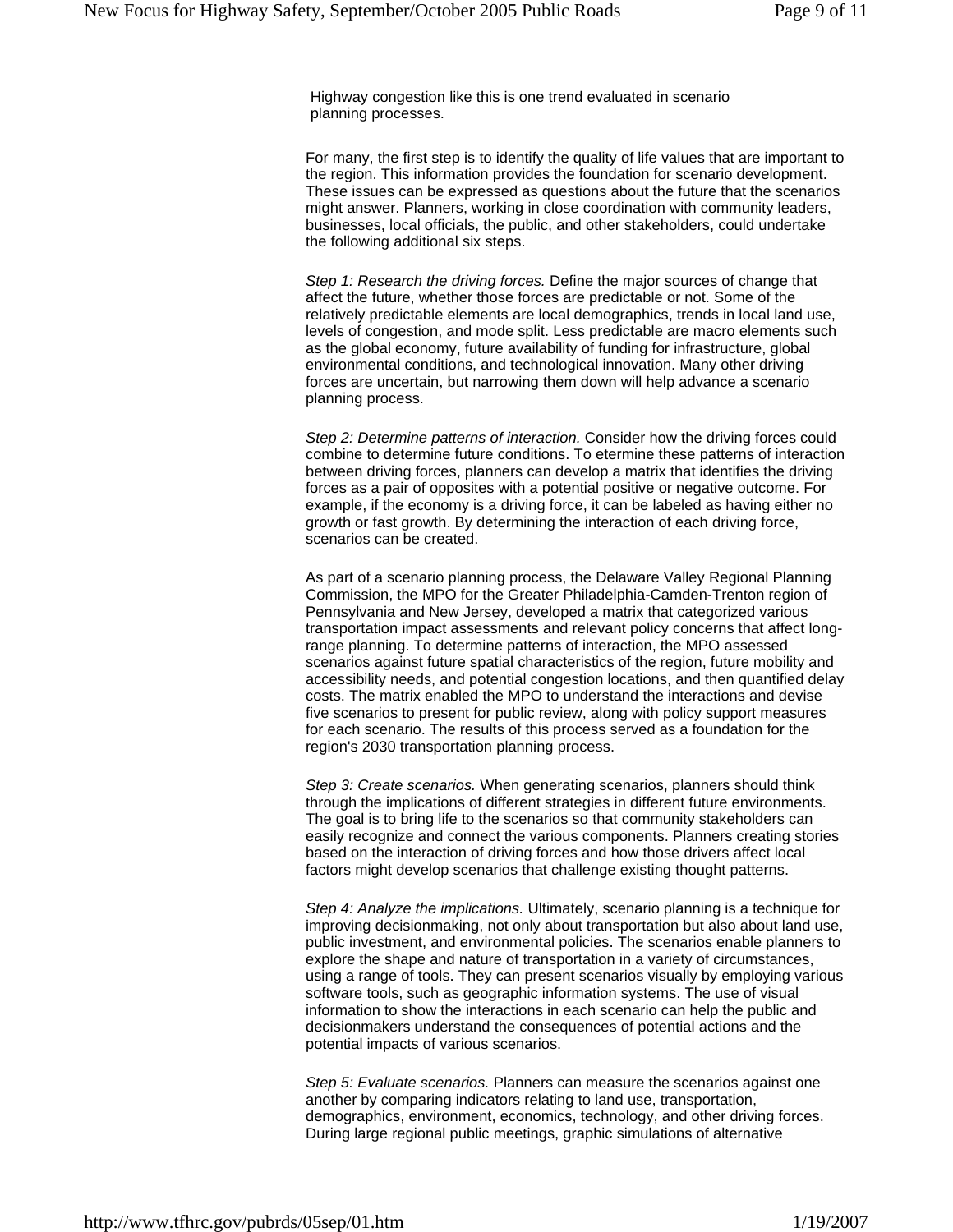scenarios can stimulate understanding and decisionmaking among stakeholders. Through this process, the community can formulate reasoned responses and enhance its ability to respond to change.

*Step 6: Monitor indicators.* Scenario planning is an ongoing process. As the future unfolds, planners need to assess and compare real growth patterns to the selected scenarios and devise new scenarios, make new decisions, or create policies to address changing conditions.



#### **Federal Initiatives**

FHWA offers technical support, fund planning, information, and research to State, regional, and local partners as they undertake scenario planning. Recent FHWA efforts include the following:

- Scenario planning in California, Illinois, Michigan, Missouri, Utah, Virginia, and Wisconsin funded by FHWA
- A national peer roundtable for policymakers, community leaders, and technical experts to discuss the keys to effective support for scenario planning-concluding with a report on the roundtable, Scenario Planning: *A Framework for Developing a Shared Vision for the Future* (FHWA-HEP-04-027)
- Peer workshops hosted and funded by FHWA division offices to discuss benefits, strategies, and examples of scenario planning for transportation decisionmaking
- Coordination or participation in national conferences and meetings discussing the benefits and uses of scenario planning
- In fiscal year 2004, more than \$500 million in transportation planning funds for States and MPOs, funds that can be used to support scenario planning
- A 2005 launch of a Web site dedicated to scenario planning best practices and research Scenario planning enhances traditional transportation planning by recognizing uncertainty, focusing on major forces or drivers that have the potential to affect the future, and by educating and involving the public. By developing scenarios that tell alternative stories of the future, planners and the public are better able to recognize the interaction between these forces and determine those